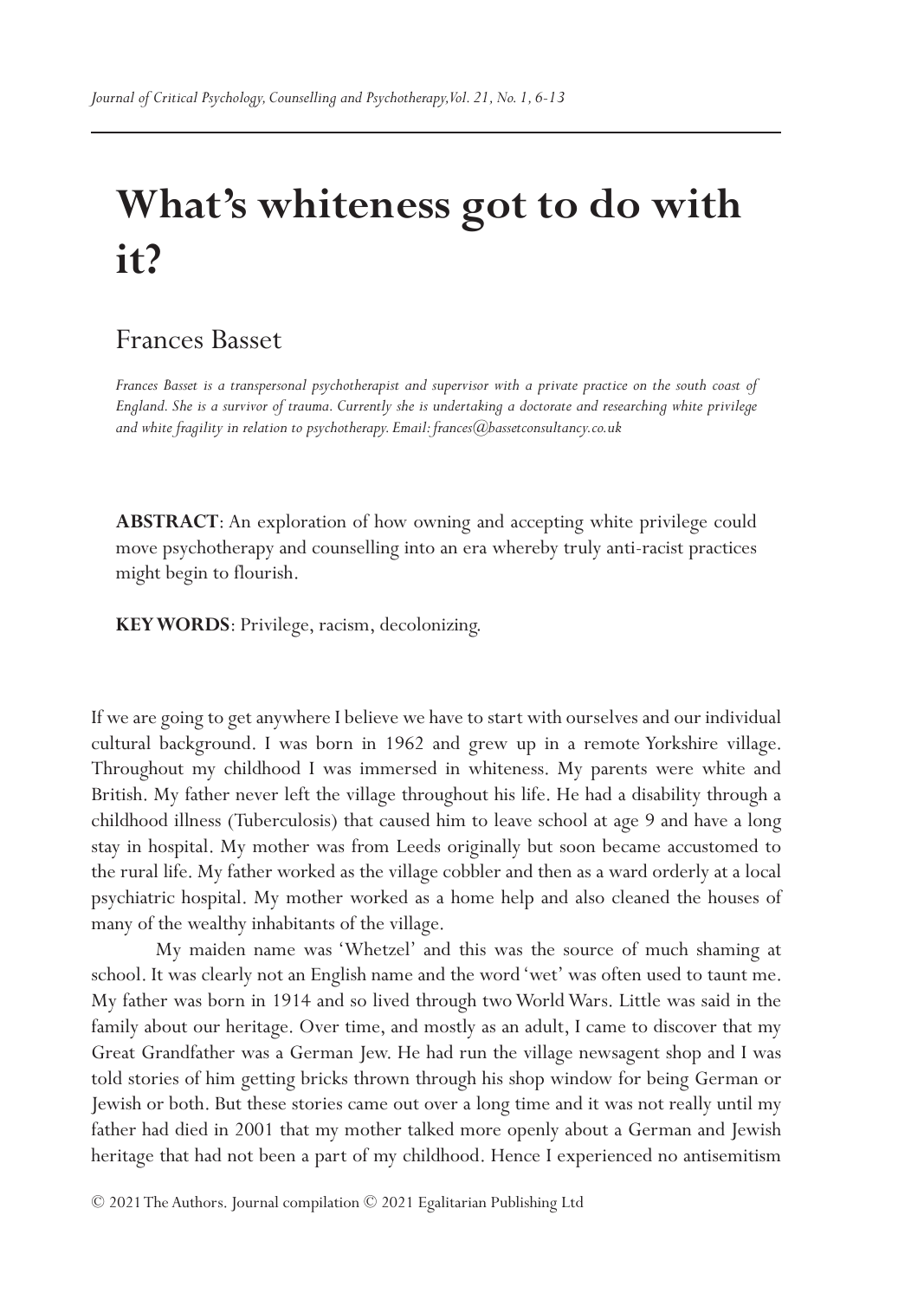as a child but antisemitism led quite profoundly to my Jewish heritage being effectively hidden from me and only truly revealed to me when I was in my forties.

Although I was aware that our family was poor and working-class in an area of Yorkshire where everybody else seemed better off, my experience of the world around me was through a white lens. At home we watched 'The Black and White Minstrel Show'; it was just Saturday night TV as usual. There was one black television comedian, Charlie Williams, whom my father was very fond of because he liked his Yorkshire accent. I had an uncle who lived in South Africa and, although we rarely saw him, he would use racist language in the airmails sent to my mother. He also supported Apartheid which despite my young age, I knew was wrong.

At school one of my first books was *Little Black Sambo*. At the age of ten I remember first coming into contact with Mina, who was a Pakistani, and was the only non-white child at my school. She became a friend but I don't think I had any idea of how she experienced the world around her. My schooling was entirely white ethnocentric; history lessons were centred around the agricultural and industrial revolutions; standard 'O' level material. I have thankfully read much more widely since then, not least from watching and taking in the work of historian, Olusoga (2017). My secondary education continued in a similar vein in the town of Ilkley, also white, middle class, and on the edge of the Yorkshire moors.

In writing these few brief notes about my life I realise that when I trained to become a psychotherapist 16 years ago, there was no focus at all on my culture and ethnic background. I guess I was just seen as another female who wanted to do some good in the world by becoming a therapist. White skin was, and still is, invisible; this invisibility allows white privilege to go unnoticed; especially by white people. My hope now is that white trainers will focus on individual culture and ethnicity from the very start of the therapy trainees' journey; for white as well as black and brown students.

#### **Teaching anti-discriminatory practice**

Before I became a psychotherapist, I spent some years as a Senior Lecturer teaching Anti-Discriminatory Practice to nurses and health care professionals at the University of Brighton. I found this a challenging area to teach but it felt important; sometimes white nurses would be defensive and tell me that the module was irrelevant to their work. They did not really see the point of it. I did my best to reinforce the importance of the approach. During this time, my partner and I took a trip to Krakow and embarked on an Auschwitz visit. The shock of this visit, on a bitingly cold day, with us all wrapped up in many layers of clothes, changed me and strengthened my passion for equality. It subsequently seemed much easier to rebuff the criticisms of the nurses who could not quite grasp the point of it.

Throughout those years of teaching (1996-2010), I always considered myself a non-racist, in fact not just a non-racist, but an anti-racist. However, I had never really explored my own white privilege. At that time most of the definitions of racism seemed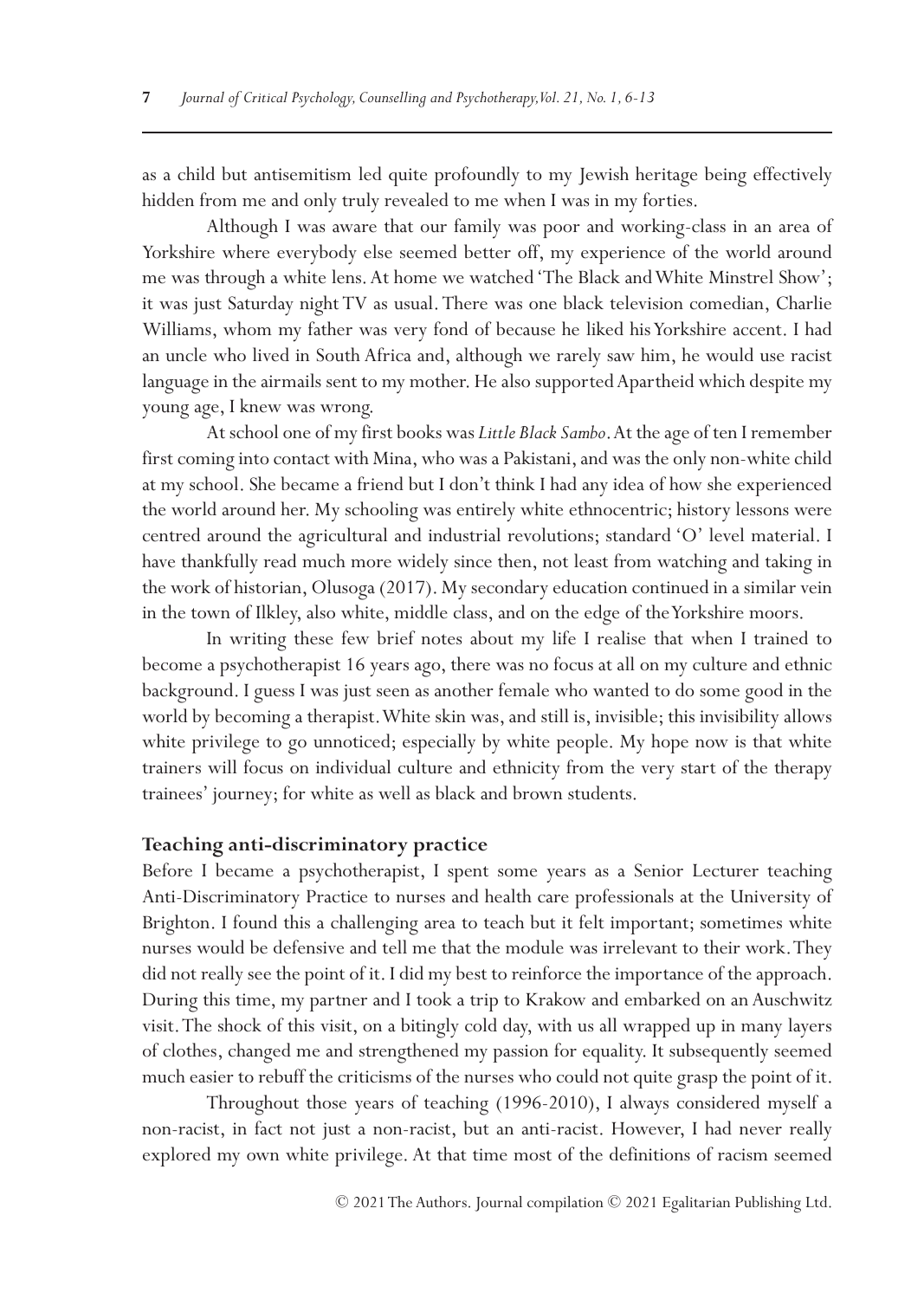to centre around the negative effects of racism on the oppressed group, thus rendering the dominant group, the group that benefits from racism, irrelevant (Paradies2006). It is no surprise then, that attempts at solving inequality fail to deliver when 'solutions' reinforce 'othering', (Turner, 2021). This essentialist approach whereby characteristics are ascribed to groups, reinforces stereotypes and tokenism (Saad, 2020).

#### **Stepping back to read and learn**

So, in 2020, I took a 'lockdown' decision to start a doctorate in psychotherapy. I was able to step back just a little from my work with clients and supervisees to actually study and read. I re-found my love of reading and was surprised at how much had been written and published.

Reading McIntosh's (2003) classic, '*Unpacking the Invisible Knapsack*' was a turning point; her list of fifty unseen white privileges really hit home. For example, 'I can be pretty sure of having my voice heard in a group' and 'I am never asked to speak for all the people of my racial group' and, 'I can be sure I have not been pulled over because of my race when driving', to name just a few that resonated. The paper asked how it would be to give some of these privileges up, which would I be prepared to let go of? This felt like an extremely uncomfortable proposition.

Reading many of the studies on whiteness (Fine, Stewart and Zucker, 2000), I wondered why I'd never utilised them in the past? The evidence was not new. Helms (1995) provided white therapists with a framework for understanding their various stages of racial awareness and Blitz (2006) stressed how disowning whiteness; distancing oneself from the experience and responsibility of white racial identity, has perpetuated unintentional racism. Looking back, I can begin to see how, 'out of sight, out of mind' applied to me. Since then, writers such as Diangelo, (2018), Saad, (2020), Cousins, (2019) and Turner, (2021) have really inspired my thinking as I begin to come to terms with my own unconscious biases and potential for micro-aggressions (Eddo-Lodge, 2018). Whilst I always balked at the 'colour blindness' idea, I have met many white nurses and psychotherapists who hold steadfastly on to the view that they, 'just don't see skin colour'. This is despite the evidence that judging visually happens in micro-seconds and is unconscious, (Kaschak, 2015).

One learning resource that I can highly recommend to white therapists is the long established, Black African and Asian Therapist's Network (BAATN) whose founder Eugene Ellis, has recently launched, 'The Race Conversation', with its bright cover title laid out as, the 'Race Con' (2021); this has certainly struck a chord. Another great motivator to writing this article was the special 'Racisms and Psy' edition of this journal (JCPCP 2020). Sanah Ahsan's Deconstructing Whiteness Study (Ahsan, 2020) particularly resonated and has spurred me on to begin exploring whiteness within Psychotherapy. Ahsan's Interpretive Phenomenological Analysis (IPA) revealed just how much work white therapists and psychologists need to do if we are serious about opposing racism within mental health.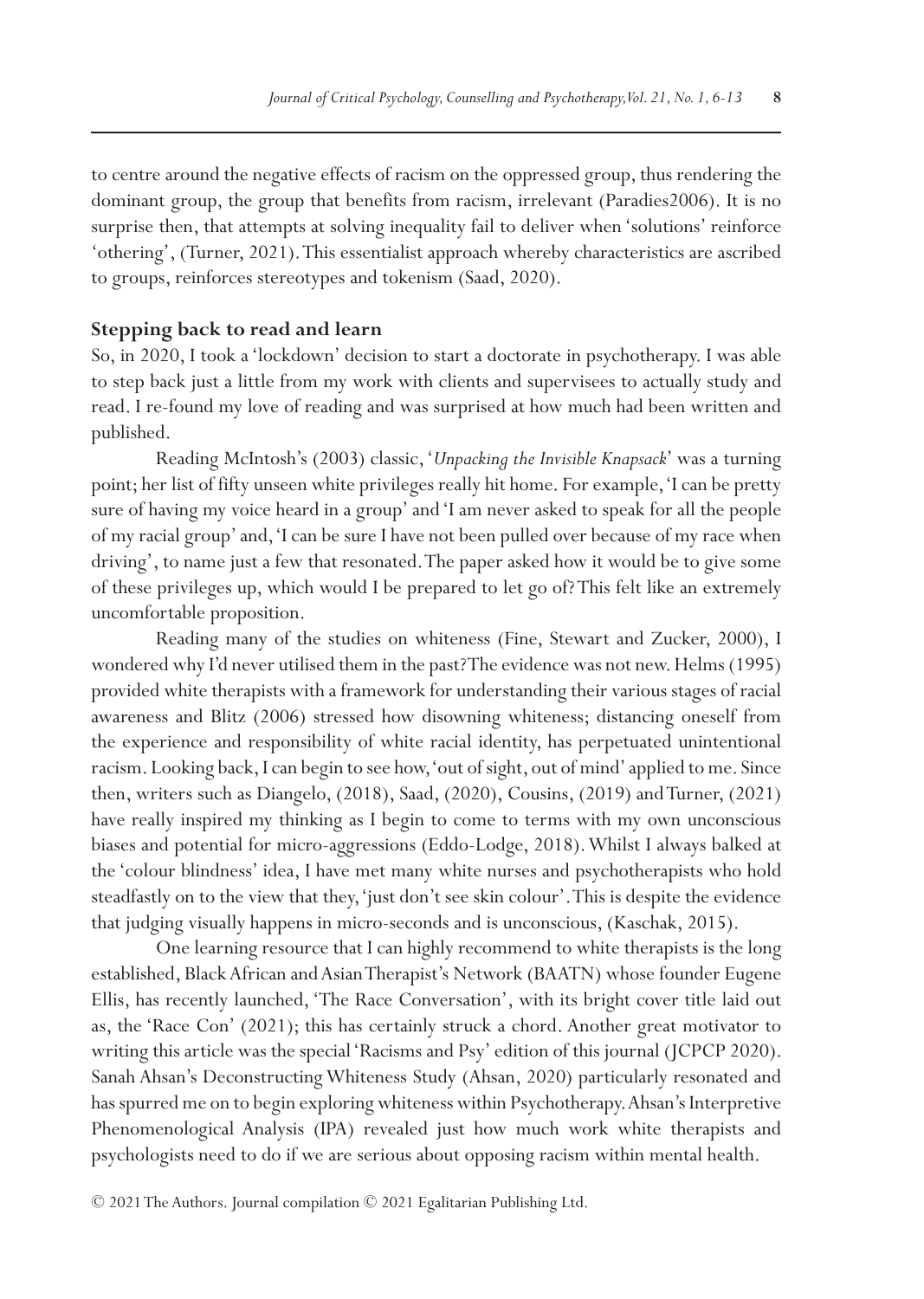So, 2020 was quite a year for me. I started a doctorate at the Metanoia Institute and Middlesex University to explore anti-racist practice and have been propelled into my own whiteness. This has been both revelatory and at times, deeply uncomfortable. However, as time goes by, I am beginning to accept and recognise that staying open, sitting with shame and guilt are all possible in relation to whiteness; after all, this is what our psychotherapy education instills in us; the ability to sit and give space to difficult feelings.

#### **Taking action**

My acknowledgment that racism is complex and operates at intra-psychic, interpersonal, institutional, and systemic levels (Kendi, 2019) has helped me to accept that I can't become anti-racist overnight; as a white person it is sedimented into my body and is the culture I have been born into (Cushman, 2019). Putting the emphasis on the individual without understanding the policy and systemic context is not helpful either (Feagin, 2006). The key is to not deny it because that takes the pressure off and I can stay in contact for longer, making the possibility of dialogue a reality. If we are to begin to educate ourselves in matters of race, we must create safety in groups. I recently attended an excellent white racial awareness training day run by the Antiracist Practice Group of 'Psychotherapists and Counsellors for Social Responsibility' (PCSR). In setting ground rules and each considering our cultural backgrounds at the outset, white participants began to allow themselves the permission to make mistakes, to get it wrong. White shame and fragility are much less likely to logjam our thinking when held with kindness.

Action is of course also important and I have involved myself in a small way in the Black Lives Matter movement. There was a large demonstration locally and my partner and I put up a poster in our front window. It was mainly in memory of David 'Rocky' Bennett who was killed whilst in a psychiatric unit in 1998. The poster drew some interesting comments from neighbours - many were very supportive but one or two were clearly a bit ruffled by it. I live on the south coast and generally I would describe my neighbourhood as progressive but there is still a discomfort when discussing issues of race and racism.

I have found that progressive and often left-leaning white people have a tendency to feel that because of their views and actions over many years, they cannot possibly enjoy white privilege. A recent example for me was when a white academic was railing against the status quo, stating that he was frustrated with all the ex-Eton scholars running the country. He had a point of course, but his own white maleness was clearly off the agenda for discussion. This is a difficult area to pin down and I have begun to name it 'I'm a socialist - get me out of here!'

#### **Decolonising the curriculum**

Amongst the many initiatives that have recently taken root in The UK, there has been the need to look closely at curricula and at the University of Brighton they have produced a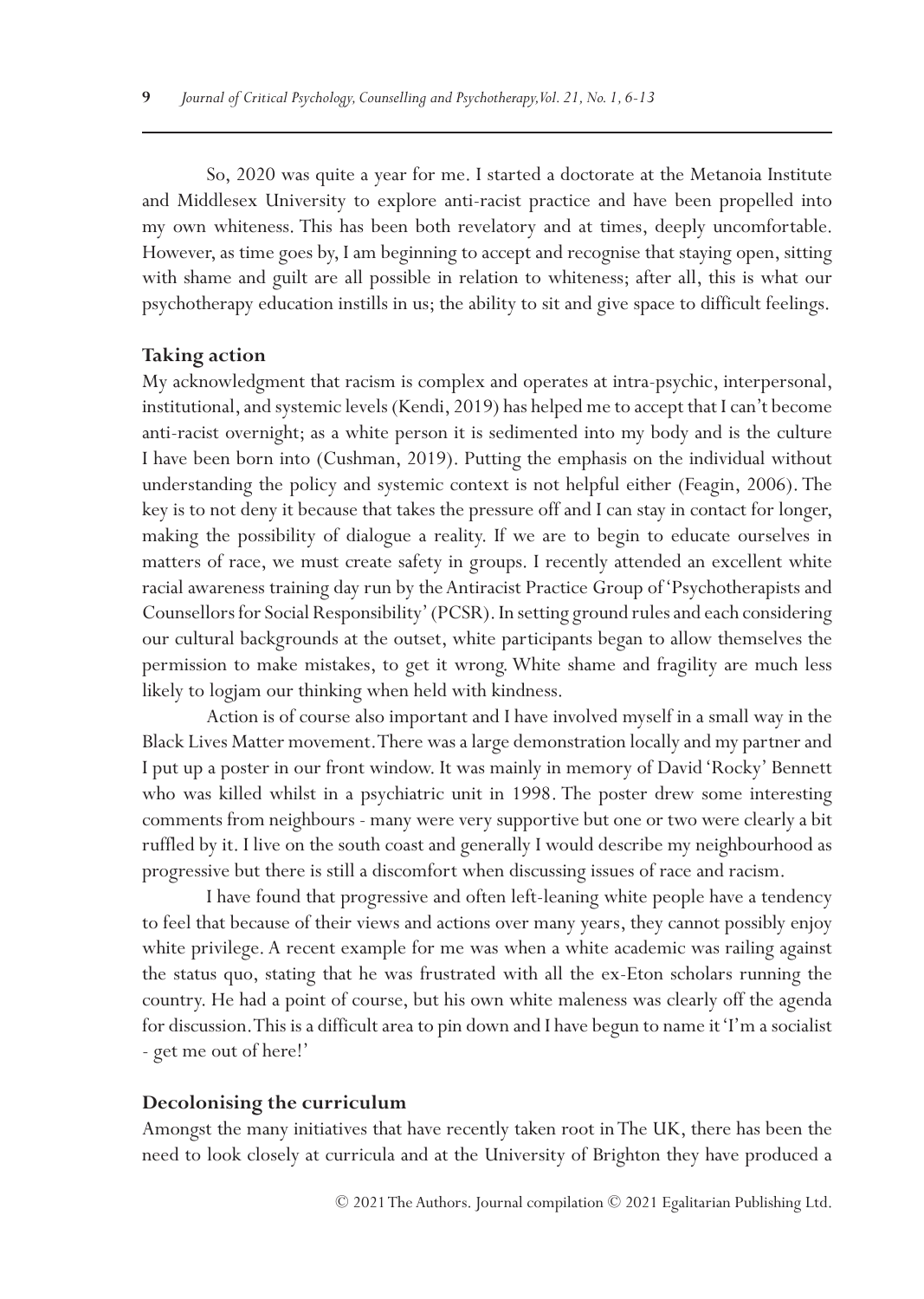series of booklets on teaching and learning about race equality. Academics across a variety of schools and faculties have come together to get to grips with what is a massive task. They challenge the Eurocentric curriculum, explaining that this privilege has become the default position setting for many in society and as such, is often rendered almost invisible. Amongst the articles in the July 2020 Booklet (University of Brighton, 2020), there is a poem by a PhD student, Annie Whilby, titled 'Decolonised Rhymes'. Here is an inspiring extract:

And I think it's a travesty, That students can reach the third year of their degrees Without confronting or being told to read The likes of Fanon, Hill, Collins, Davis, Morrison and hooks Yet in all these reading lists and books Is dead white man, after dead white man, After dead white man, after dead white man. And I won't go on…. coz you know I can.

So if they say education Is the key to liberation, And if you're keeping it colonial You've got an obligation To explain to your students, Researchers and scholar-activists Why you're keeping it white And you ain't bothering to challenge shit.

So Stay down if you're down with the white institution, We're black and we're brown and we are the revolution.

#### **Personal survival**

So, how did I come to this? Why have I chosen this focus? My sense is that it has come from my personal experiences of othering, of being objectified and silenced. Experiences of being met as, 'I-It' as opposed to, 'I-Thou', (Buber, 1958). I know the experience of powerlessness and fear and oppression. Over time though, I have discovered the power of narrative and with that, comes the hope that this may encourage others.

This in a way, is my starting point for looking at race and racism and as a researcher of whiteness, I know that reflexivity is key. So, I am tracking these feelings, journaling as I go and slowly becoming more race-literate and more able to be open to difficult discussions around race in the classroom and more able to develop a robustness to stay in

© 2021 The Authors. Journal compilation © 2021 Egalitarian Publishing Ltd.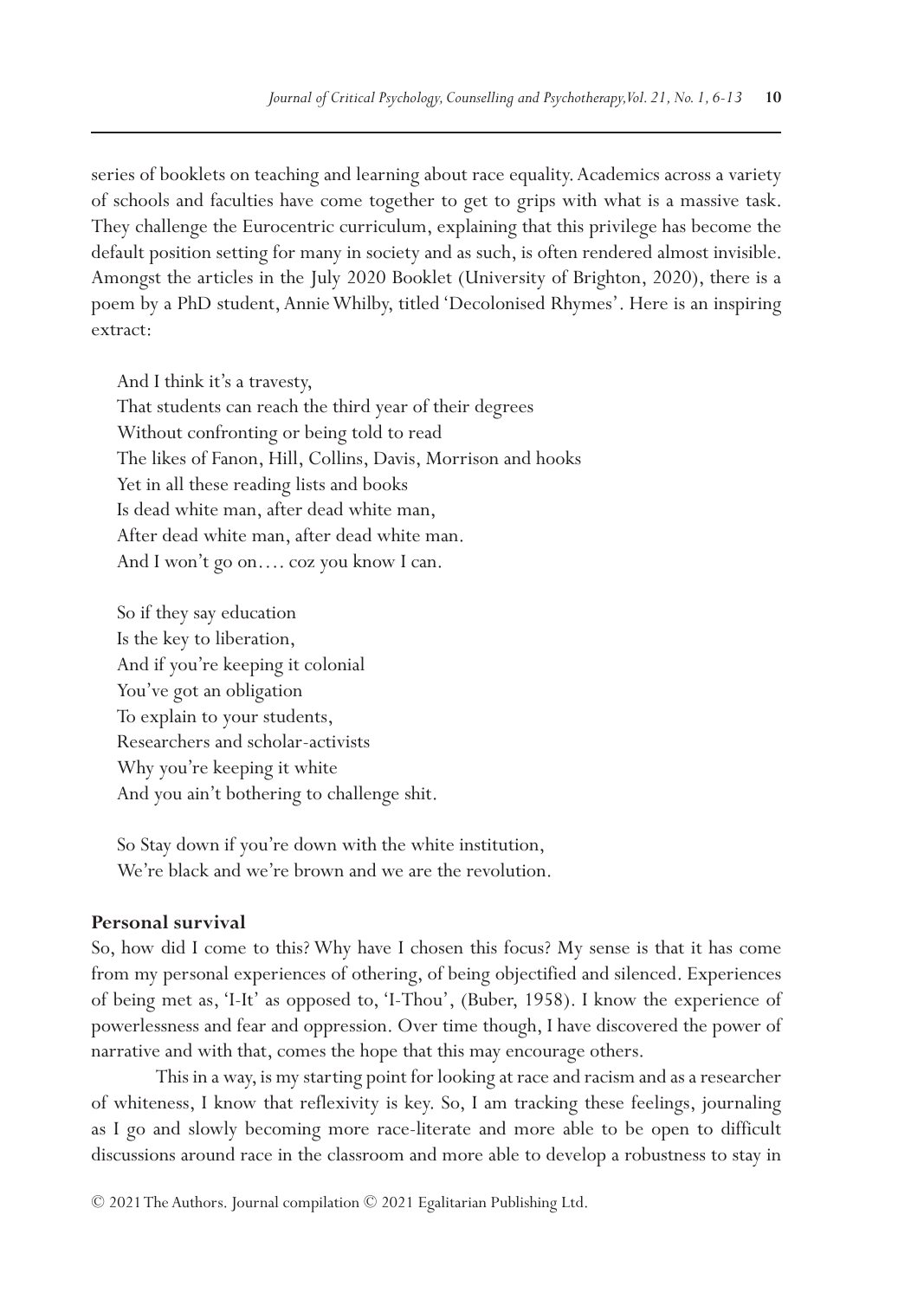contact (Ababio and Littlewood 2019) by not letting myself lapse into white fragility.

In 1986, at the age of 23, I survived a terrifying rape in which I feared for my life. I have written about this elsewhere (Basset and Lee, 2017; 2018) and with the speaking out, has come a strengthening of my sense of survival. But speaking out can be a risky endeavour and I found that when I did so in my psychotherapy training, this led to me being shamed and silenced. However, my more recent disclosures were met with considerable support from colleagues, for which I am most encouraged. As a trauma survivor, I felt able to advise my colleagues:

 '… to be very cautious about intervening when working with trauma survivors. They have experienced an ultimate powerlessness………...To have all one's power taken away is devastating. I remember this feeling clearly, despite decades having passed. To have one's boundaries invaded in such a terrifying manner is deeply wounding and it takes a long time to heal' (Basset and Lee, 2018).

Using these experiences to affirm other rape survivors seems to be a natural step for me as I fundamentally believe it is not what happens to us that is important, but much more, it is about how we choose to respond to it.

As a trauma survivor who has often felt silenced, I feel some empathy for Black and Asian students who have felt silenced during their training (Ellis & Cooper, 2013). Another important link for me is the way people are treated in the mental health system. I guess this could be called an intersection - the mental health system has been criticised for othering and objectifying the users of its services. And part of that is the significant overrepresentation of black people in the mental health system (Hicks and Butler, 2020).

#### **What next?**

The events of 2020 have led to an awakening across the psychotherapy profession. The agenda to create a more culturally diverse, inclusive profession that actively challenges inequality and racism is important and timely and it is encouraging that both the British Association for Counselling and Psychotherapy and the United Kingdom Council for Psychotherapy are aiming to rise to this challenge. Locally, The Black Lives Matter (BLM) movement is very active and has impacted many white psychotherapists and I am hopeful that we can sustain this energy by speaking out as allies.

Training organisations are aware of the challenge. I think a good start would be to include, from the beginning of every psychotherapist's training, an in-depth personal and cultural exploration. My belief is that we have been viewing inequality through an inadequate lens; unless we include the other half of the equation, the white privileged, we will continue to render whiteness invisible.

To finish on a more personal level, I pay tribute to one of my clients whose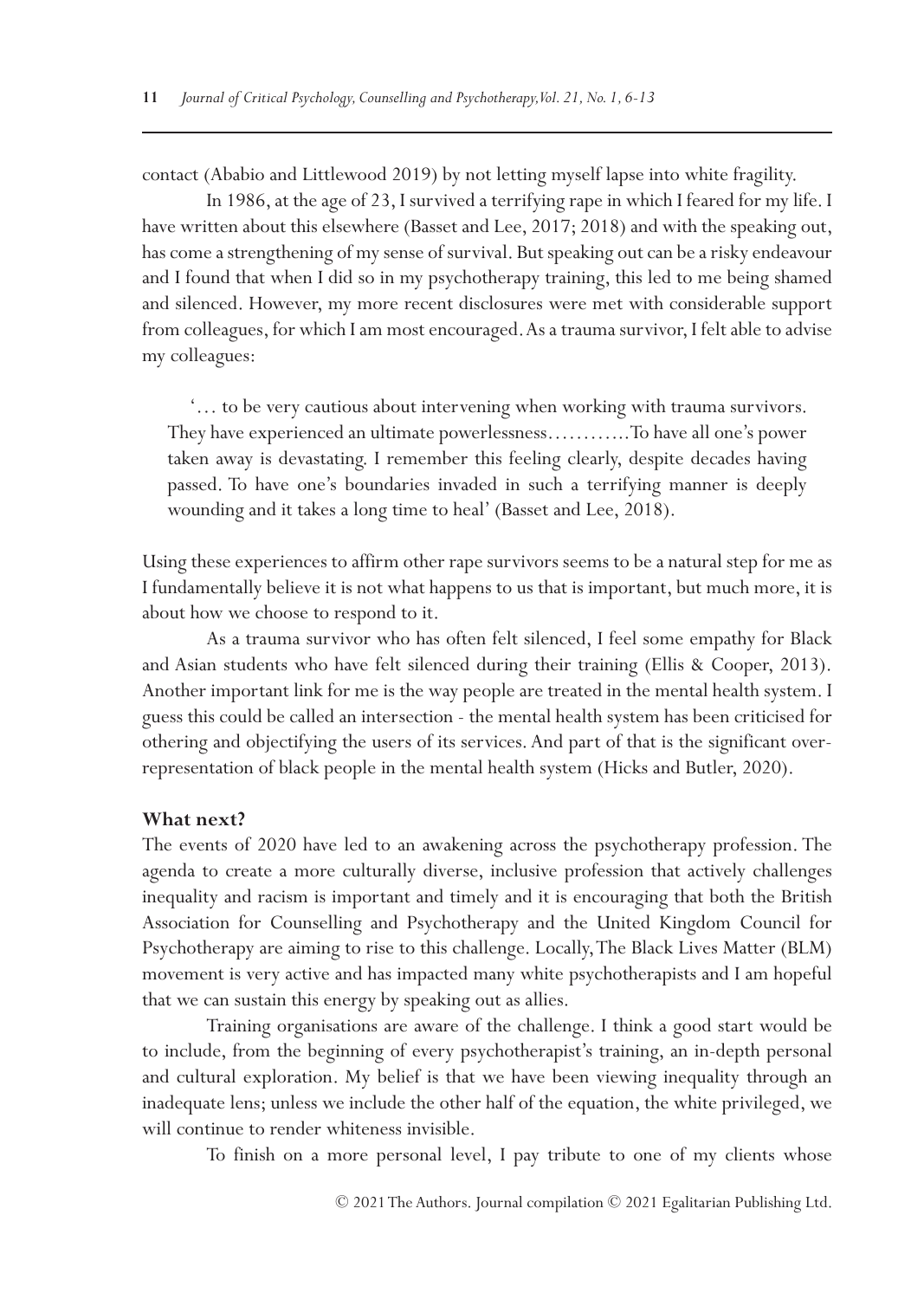involvement in the Black Lives Matter movement has been a personal inspiration to me. I cannot name them but they know who they are.

### **References**

- 1. Ababio, B. & Littlewood, R. (Eds) (2019). *Intercultural Therapy Challenges, Insights and Developments. Routledge*, London and New York.
- 2. Ahsan, S. (2020). Holding Up the Mirror: Deconstructing Whiteness in Clinical Psychology. *Journal of Critical Psychology, Counselling and Psychotherapy*, 20(3), pp.45-55.
- 3. Basset, F. & Lee, D. (2017). Unbroken: One Woman's journey to rebuild a life shattered by violence. A true story of survival and hope by Madeleine Black. *Psychotherapy and Politics International*, 15(3). <https://doi.org/10.1002/ppi.1427>
- 4. Basset, F. and Lee, D. (2018). Let's Talk about Rape. *Therapy Today*, 29(7), pp.20-23.
- 5. Blitz, L, V. (2006). 'Owning Whiteness: The Reinvention of Self and Practice', *Journal of Emotional Abuse*, 6(2/3), pp.241-263. Available at [https://www.tandfonline.com/doi/abs/10.1300/J135v06n02\\_15](https://www.tandfonline.com/doi/abs/10.1300/J135v06n02_15)
- 6. Brown, M. (1993). *Growing Whole-Self Realization on an Endangered Planet.* A Hazleden Book.
- 7. Buber, M. (1958). *I and Thou.* Translated by R.G. Smith. New York: Charles Scribner's Sons.
- 8. Cousins, S. (2019). *Overcoming Everyday Racism building resilience and wellbeing in the face of discrimination and micro-aggressions.* Jessica Kingsley Publishers.
- 9. Cushman, P. (2019). T*ravels with the Self Interpreting Psychology As Cultural History.* Routledge.
- 10. Dekel, R. & Goldblatt, H. (2008). Is there intergenerational transmission of trauma? The case of combat veterans' children. *American Journal of Orthopsychiatry,* 78(3), pp.281-289. [http://doi.org/10.1037/](http://doi.org/10.1037/a0013955) [a0013955](http://doi.org/10.1037/a0013955)
- 11. Diangelo, R. (2018). *White Fragility why It's so hard for white people to talk about racism.* Beacon Press Boston.
- 12. Eddo-Lodge, R. (2018). *Why I'm No Longer Talking to White People about Race*, Bloomsbury Publishing.
- 13. Ellis, E. (2021). *The Race Conversation: An Essential Guide to Creating Life-Changing Dialogue.* Confer Books.
- 14. Ellis, E. & Cooper, N. (2013). Silenced: The Black Student Experience, *Therapy Today*, 24(10).
- 15. Feagin, J. R. (2006). S*ystemic Racism A Theory of Oppression*. Routledge, New York, London.
- 16. Fine, M., Stewart, A. J, & Zucker, A. N. (2000). 'White girls and women in the contemporary United States: supporting or subverting race and gender domination?', in Squire, C. (Ed.) *Culture in Psychology*, pp.59-72, Routledge, New York, .
- 17. Fisher, J. (2017). *Healing the Fragmented Selves of Trauma Survivors Overcoming Self Alienation.* Routledge.
- 18. Helms, J. E. (1995). An Update Of Helms' White and people of color racial identity models. In J, G. Ponteroto, Casas, J. M. Suzuki, L. A. and Alexander, C. M. (Eds), *Handbook of Multicultural Counselling*, pp.181-198, Thousand Oaks: Sage Publications.
- 19. Hicks, S and Butler, C (2020) A Framework for Clinical Psychologists to Understand and Talk about Race, J*ournal of Critical Psychology, Counselling and Psychotherapy*, 20(3), pp.72-84.
- 20. Kaschak, E. (2015). *Sight Unseen: Gender and Race through Blind Eyes*. New York, NY: Columbia University Press.
- 21. Kendi, I, X. (2019). *How to Be an Antiracist*. Penguin Random House, UK
- 22. McIntosh, P. (2003). White privilege: Unpacking the invisible knapsack. In S. Plous (Ed.), Understanding prejudice and discrimination, pp. 191–196, McGraw-Hill.
- 23. Olusoga, D. (2017). *Black and British A Forgotten History.* Macmillan.
- 24. Paradies, Y. C. (2006). Defining, conceptualizing and characterizing racism in health research. *Critical*

© 2021 The Authors. Journal compilation © 2021 Egalitarian Publishing Ltd.